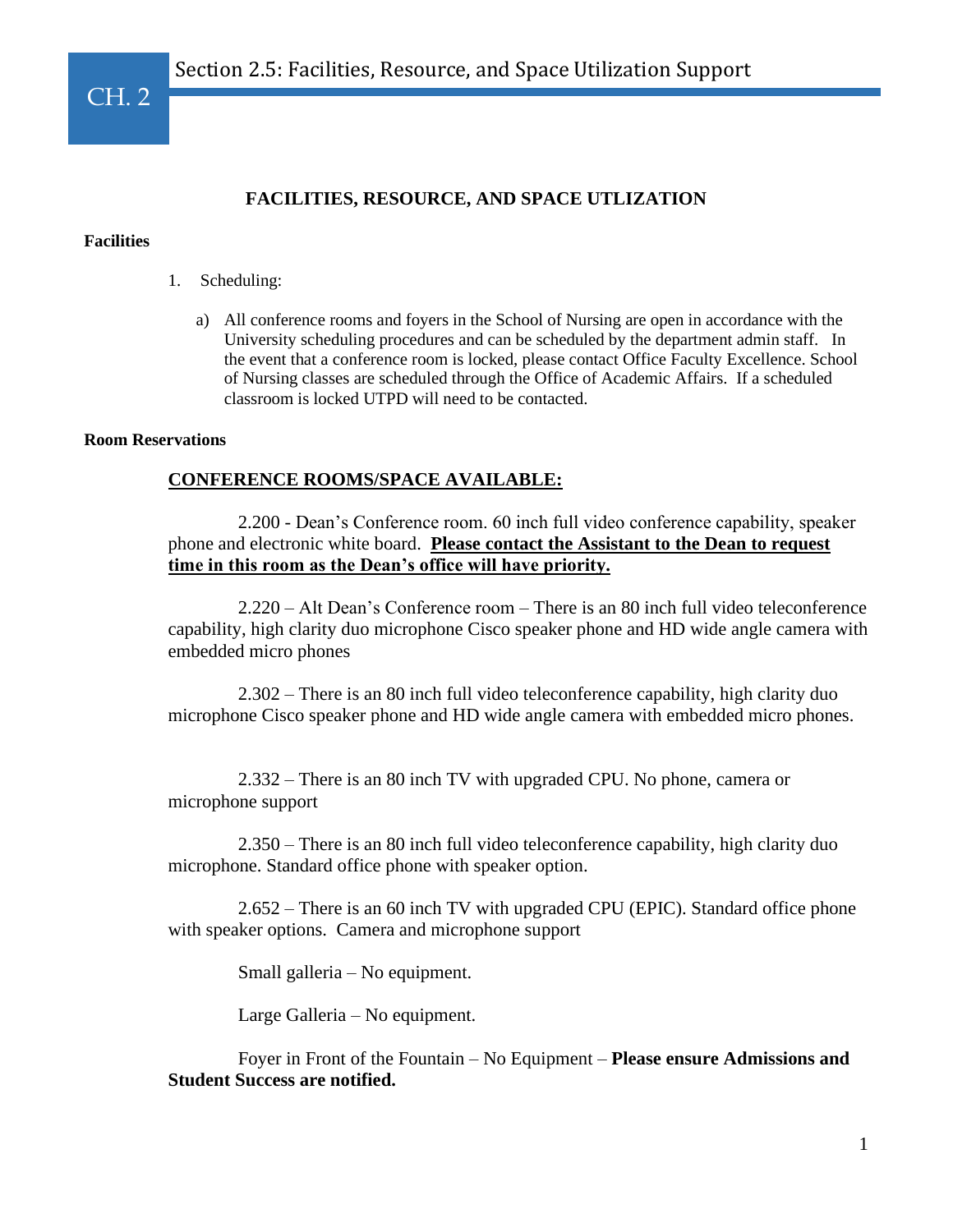CH. 2

 1.107 – Student Lounge – No Equipment - **Please ensure Admissions and Student Success are notified.**

# **READ CAREFULLY BEFORE SCHEDULING A ROOM**

1. Enter your reservation on the "Nursing Dean's Resources" outlook calendar. Using the following format as an example. Always enter the room number in the Subject line

 Subject line: ROOM 2.350 – Faculty Candidate Presentation, Name of Candidate Location: 2.350 – Contact (who ever made this request at 7-XXXX with any questions)

2. The person entering a reservation is responsible for the reservation. If the reservation is no longer needed it should be removed from the calendar.

3. The person entering the reservation is responsible for informing the requestor of the room's seating capacity (and adjusted seat per social distancing guide line), IT capability and will need to make arrangements to unlock the room. We want to make sure requestors have an accurate information if they are requesting the room to support a webinar or other video need. There are no emergencies for failing to plan.

4. Reservations entered on the shared calendar always have prior.

5. If food/beverages are served in the room, galleria, or foyer the requestor needs to make sure it is cleaned up before the next meeting or at the end of the event as Facilities does not clean up after a catered event. If furniture is moved in support of the event, the requestor is responsible to put it back at the end the event. Facilities does not move furniture without a work order.

6. Please do not delete or move another reservation.

The University Scheduling office is responsible for the scheduling of all academic and non-academic events of the HSC. Included in this responsibility is the scheduling of rooms for all academic courses of the five schools comprising the HSC, and all non-curricular events sponsored or hosted by university departments. Additionally, University Scheduling also publishes a variety of calendars to inform students, faculty, and staff of locations for classes and events, including those scheduled on all HSC campuses in South Texas.

Registered student, faculty, and staff organizations may reserve facilities for authorized meetings, study-group workshops, lectures, receptions, and other events through University Scheduling. Available facilities include a wide range of large and small classrooms, lecture halls, the Holly Auditorium, and several breezeways and courtyards in outdoor areas